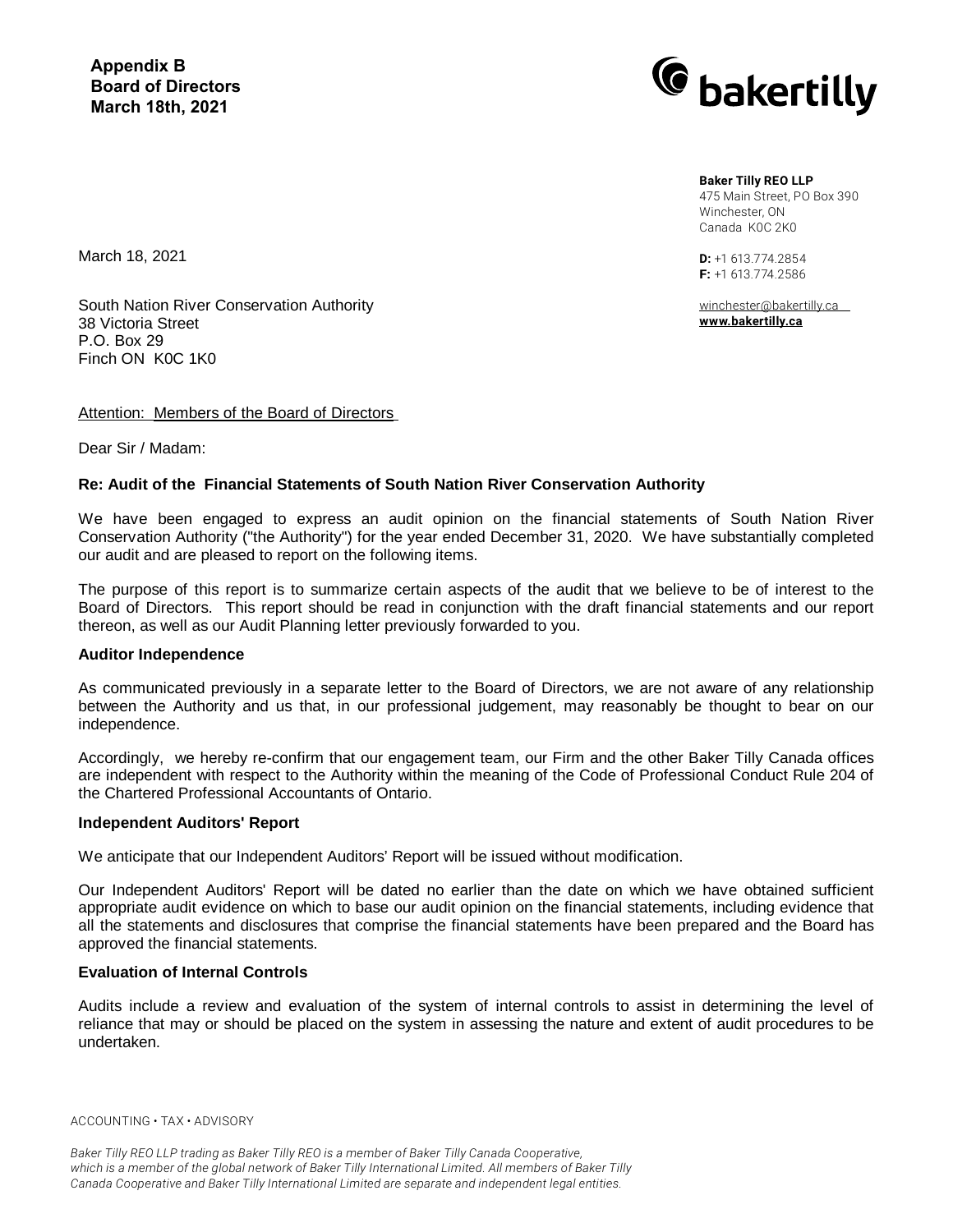There are no internal control matters that we wish to bring to your attention.

### **Illegal Acts, Fraud, Intentional Misstatements and Errors**

Our auditing procedures, including tests of your accounting records, were limited to those considered necessary in the circumstances and will not necessarily disclose all illegal acts should any exist. Under CAS, we consider the Authority's control environment, governance structure, circumstances encountered during the audit and the potential likelihood of fraud and illegal acts occurring.

These procedures are not designed to test for fraudulent or illegal acts, nor will they necessarily detect such acts or recognize them as such, even if the effect on the financial statements is material. However, should we become aware that an illegal or possible illegal act or an act of fraud may have occurred, other than one considered clearly inconsequential, we will communicate directly to the Board of Directors.

It is management's responsibility to detect and prevent illegal actions. If such acts are discovered or the Board of Directors members become aware of circumstances under which the Authority may have been involved in fraudulent, illegal or regulatory non-compliance situations, such circumstances must be disclosed to us.

Testing during our audit did not reveal any illegal, improper or questionable payments or acts, nor any acts committed with the intent to deceive, involving either misappropriation of assets or misrepresentation of assets or misrepresentation of financial information.

### **Related Party Transactions**

During our audit, we conduct various tests and procedures to identify transactions considered to involve related parties. Related parties exist when one party has the ability to exercise, directly or indirectly, control, joint control or significant influence over the other. Two or more parties are related when they are subject to common control, joint control or common significant influence. Related parties also include management, directors and their immediate family members and companies with which these individuals have an economic interest.

There were no related party transactions identified during the audit that required disclosure in the notes to the financial statements.

#### **Significant Accounting Principles and Policies**

Management is responsible for the appropriate selection and application of accounting policies. Our role is to review the appropriateness and application as part of our audit. The significant accounting principles and policies are disclosed in the notes to the financial statements.

The Board of Directors has a responsibility to review the accounting policies adopted by the Authority, and where alternative policies are available, make determinations as to the most appropriate policies to be adopted in the circumstances. If members of the Board of Directors believe that the adoption or change in accounting policy may produce an inappropriate or misleading result in financial reporting or disclosure, this concern must be discussed with management and us.

There were no new accounting policies adopted or changes to the application of accounting policies of the Authority during the year.

# **Accounting Estimates**

Management is responsible for the accounting estimates included in the financial statements. Estimates and the related judgements and assumptions are based on management's knowledge of the business and past experience about current and future events.

Our responsibility as auditors is to obtain sufficient appropriate evidence to provide reasonable assurance that management's accounting estimates are reasonable within the context of the financial statements as a whole. An audit includes performing appropriate procedures to verify the:

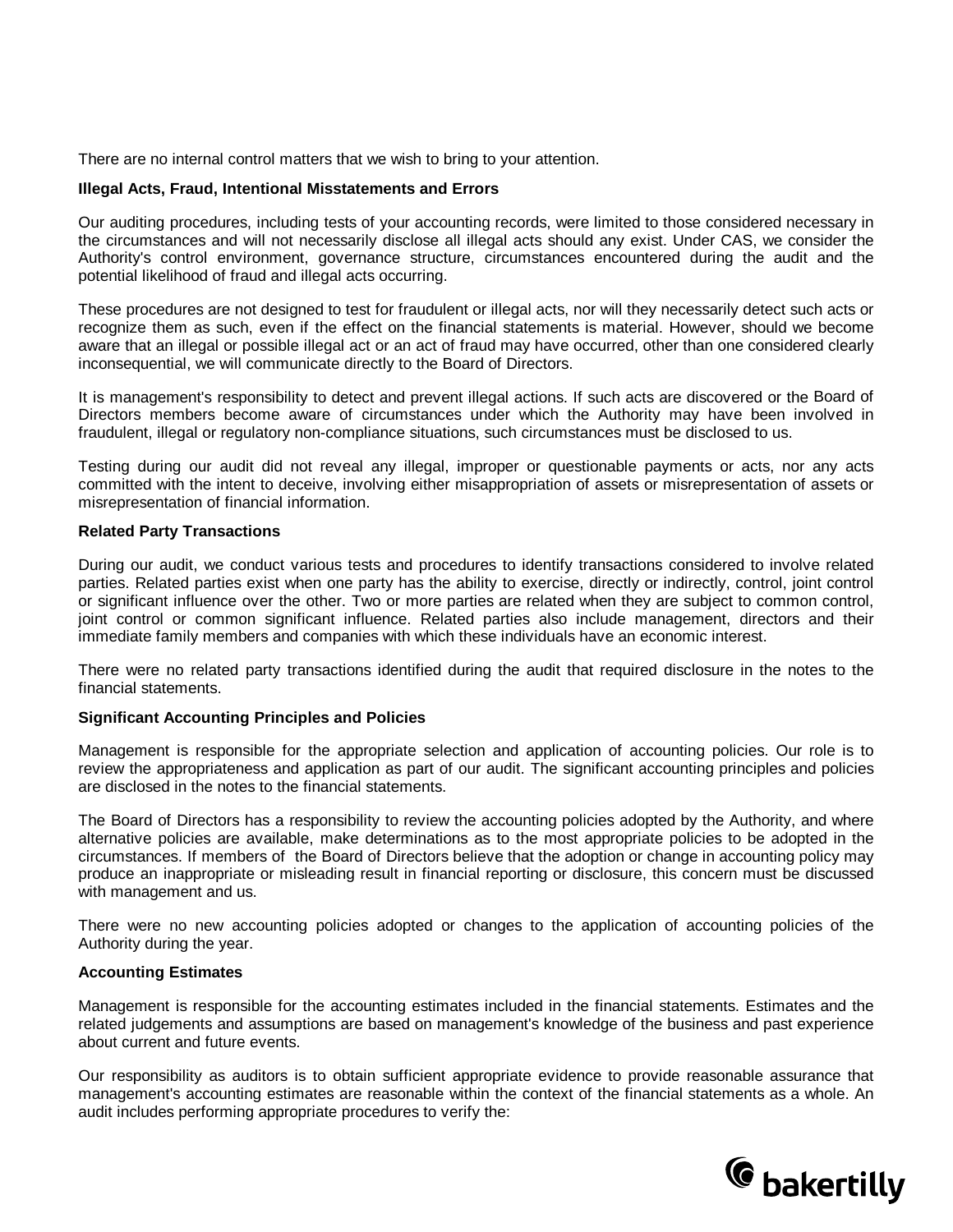- <sup>l</sup> Calculation of accounting estimates;
- <sup>l</sup> Analysing of key factors such as underlying management assumptions;
- l Materiality of estimates individually and in the aggregate in relation to the financial statements as a whole;
- **Estimate's sensitivity to variation and deviation from historical patterns;**
- <sup>l</sup> Estimate's consistency with the entity's business plans; and
- **I** Other audit evidence.

#### **Significant Matters Discussed with Management**

There were no significant matters arising from the audit discussed with management.

#### **Written Representation Requested from Management**

As part of our audit, we request that management prepare a letter to us to re-affirm various representations that they have provided to us and we have relied upon. A copy of this letter is attached for your convenience.

#### **Significant Misstatements**

In the course of our audit, we have not found any material misstatements or unadjusted items that, in aggregate, exceed materiality thresholds established for the audit, nor have we found significant misstatements that would likely cause future financial statements to be materially misstated.

#### **Key Audit Matters**

There are no key audit matters to be communicated in the auditor's report.

#### **Uncorrected Misstatements**

In the course of our audit, we have not identified any uncorrected financial statement misstatements.

#### **Significant Unusual Transactions**

We are not aware of any significant transactions entered into by the Authority that you should be informed about.

#### **Disagreements with Management**

We are required to communicate any disagreements with management, whether or not resolved, about matters that are individually or in aggregate significant to the Authority's financial statements or auditors' report. Disagreements may arise over:

- I Selection or application of accounting principles;
- **Assumptions and related judgements for accounting estimates;**
- <sup>l</sup> Financial statement disclosures;
- <sup>l</sup> Scope of the audit: or
- I Wording of the auditors' report.

In the course of our audit, we did not have any significant disagreements with management, nor were we under any significant time pressures or poor working conditions. We are not aware of any cause for concern as to management's attitude, competence or credibility with respect to matters affecting the financial statements.